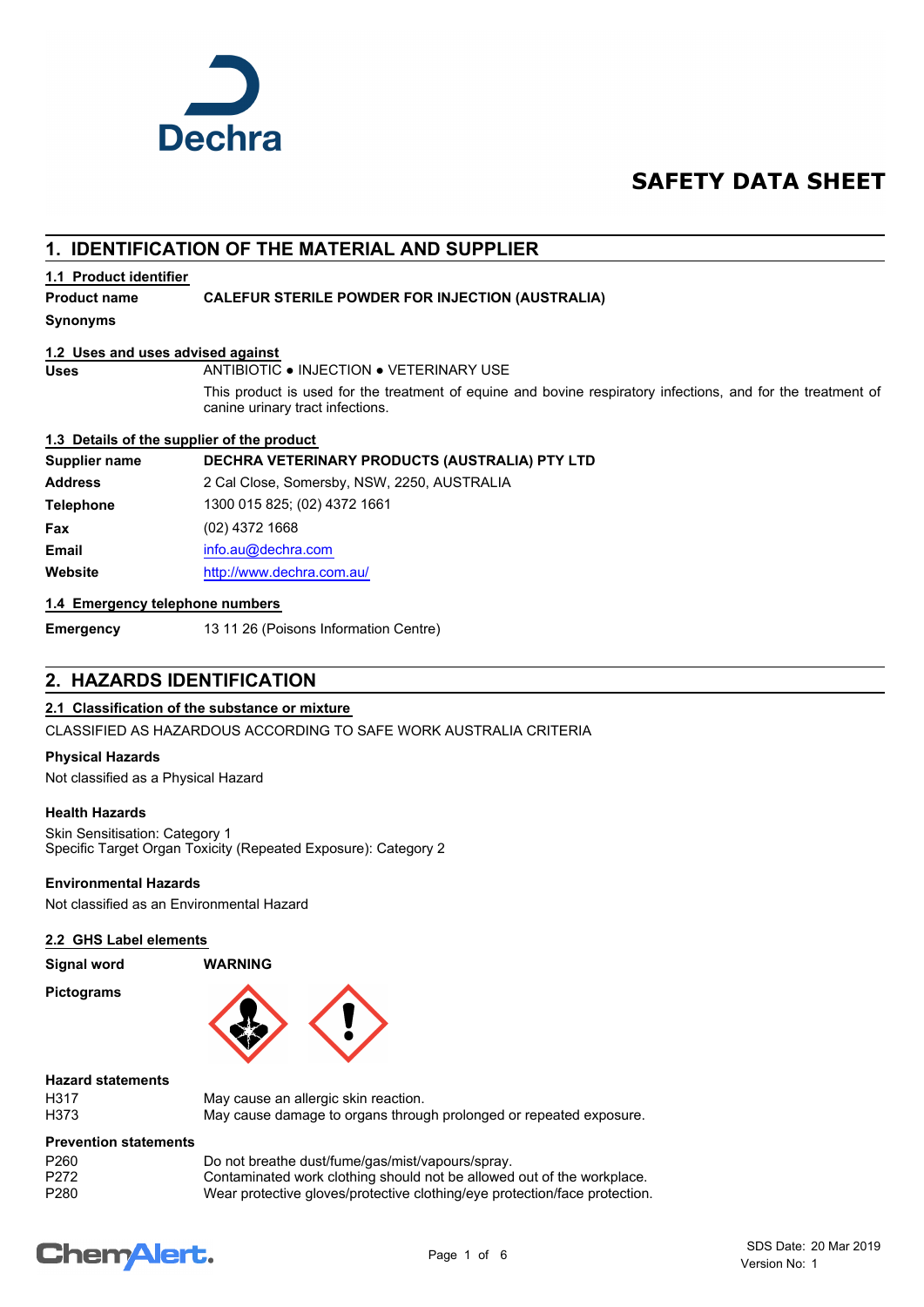#### **Response statements**

| P302 + P352   | IF ON SKIN: Wash with plenty of soap and water.       |
|---------------|-------------------------------------------------------|
| P314          | Get medical advice/attention if you feel unwell.      |
| P321          | Specific treatment is advised - see first aid instruc |
| $P333 + P313$ | If skin irritation or rash occurs: Get medical advice |
| P363          | Wash contaminated clothing before reuse.              |

dical advice/attention if you feel unwell.  $\circ$  treatment is advised - see first aid instructions.

- ritation or rash occurs: Get medical advice/attention.
	- ontaminated clothing before reuse.

## **Storage statements**

None allocated.

### **Disposal statements**

None allocated.

### **2.3 Other hazards**

No information provided.

# **3. COMPOSITION/ INFORMATION ON INGREDIENTS**

### **3.1 Substances / Mixtures**

| .<br>Ingredient                                             | <b>Number</b>          | $ \sim$<br>Number | Content                      |
|-------------------------------------------------------------|------------------------|-------------------|------------------------------|
| ORIDE<br>.,<br>эR,<br>⊷<br>м<br>юH<br>┅<br>⊣ו<br>- 11<br>◡⊏ | ىندر،<br>- ، ہ - - - - |                   | 100%<br>$\sim$ $\sim$ $\sim$ |

# **4. FIRST AID MEASURES**

### **4.1 Description of first aid measures**

| Eye                         | If in eyes, hold eyelids apart and flush continuously with running water. Continue flushing until advised to<br>stop by a Poisons Information Centre, a doctor, or for at least 15 minutes.                 |  |  |
|-----------------------------|-------------------------------------------------------------------------------------------------------------------------------------------------------------------------------------------------------------|--|--|
| <b>Inhalation</b>           | If inhaled, remove from contaminated area. Apply artificial respiration if not breathing.                                                                                                                   |  |  |
| <b>Skin</b>                 | If skin or hair contact occurs, remove contaminated clothing and flush skin and hair with running water.<br>Continue flushing with water until advised to stop by a Poisons Information Centre or a doctor. |  |  |
| Ingestion                   | For advice, contact a Poisons Information Centre on 13 11 26 (Australia Wide) or a doctor (at once). Do NOT<br>induce vomiting. Give a glass of water to be taken slowly.                                   |  |  |
| <b>First aid facilities</b> | Eye wash facilities and safety shower are recommended.                                                                                                                                                      |  |  |

### **4.2 Most important symptoms and effects, both acute and delayed**

See Section 11 for more detailed information on health effects and symptoms.

### **4.3 Immediate medical attention and special treatment needed**

Accidental self injection may lead to an inflammatory response. Medical advice should be sought on the management of deep injections, particularly those near a joint or associated with bruising.

# **5. FIRE FIGHTING MEASURES**

### **5.1 Extinguishing media**

Use an extinguishing agent suitable for the surrounding fire.

### **5.2 Special hazards arising from the substance or mixture**

Non flammable. May evolve carbon oxides and hydrocarbons when heated to decomposition. May also evolve nitrogen oxides, sulphur oxides, sodium compounds and hydrogen cyanide gas when heated to decomposition.

### **5.3 Advice for firefighters**

Treat as per requirements for surrounding fires. Evacuate area and contact emergency services. Remain upwind and notify those downwind of hazard. Wear full protective equipment including Self Contained Breathing Apparatus (SCBA) when combating fire. Use waterfog to cool intact containers and nearby storage areas.

### **5.4 Hazchem code**

None allocated.

# **6. ACCIDENTAL RELEASE MEASURES**

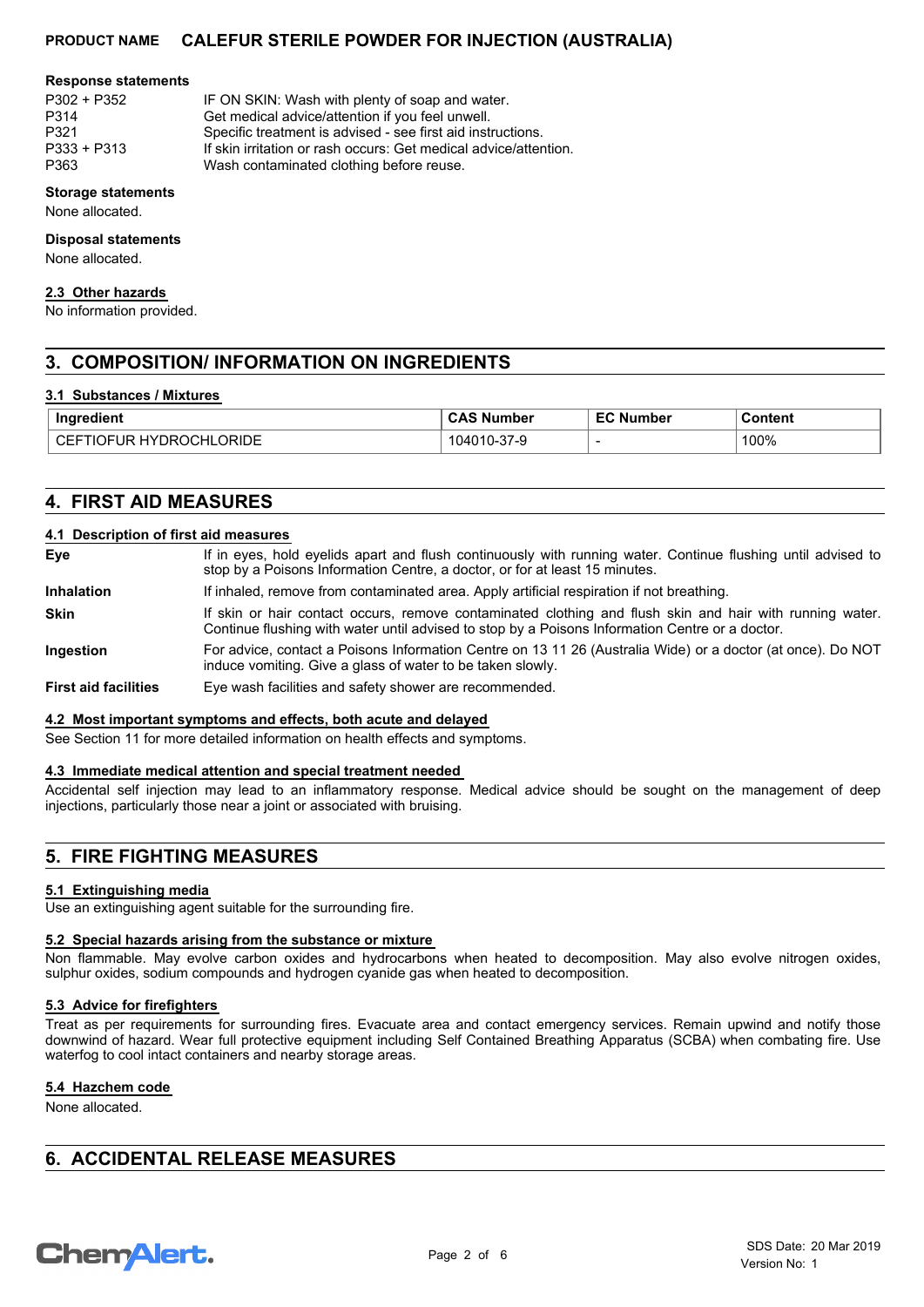### **6.1 Personal precautions, protective equipment and emergency procedures**

Wear Personal Protective Equipment (PPE) as detailed in section 8 of the SDS.

### **6.2 Environmental precautions**

Prevent product from entering drains and waterways.

### **6.3 Methods of cleaning up**

If spilt, collect and reuse where possible. Contain spillage, then cover / absorb spill with non-combustible absorbent material (vermiculite, sand, or similar), collect and place in suitable containers for disposal.

### **6.4 Reference to other sections**

See Sections 8 and 13 for exposure controls and disposal.

# **7. HANDLING AND STORAGE**

### **7.1 Precautions for safe handling**

Before use carefully read the product label. Use of safe work practices are recommended to avoid eye or skin contact and inhalation. Observe good personal hygiene, including washing hands before eating. Prohibit eating, drinking and smoking in contaminated areas.

### **7.2 Conditions for safe storage, including any incompatibilities**

Store in a cool, dry, well marked area, removed from foodstuffs and other drugs. Storage areas and containers should be clearly marked for drug holding, protected from light, freezing or physical damage and tightly sealed when not in use. Keep out of reach of children. Store below 30°C.

### **7.3 Specific end uses**

No information provided.

# **8. EXPOSURE CONTROLS / PERSONAL PROTECTION**

### **8.1 Control parameters**

The acceptable daily intake (ADI) for Ceftiofur is set at 0.03mg/kg/day. The corresponding No-observable-effect-level (NOEL) is set at 30mg/kg/day. **Exposure standards**

### **Biological limits**

No biological limit values have been entered for this product.

### **8.2 Exposure controls**

**Engineering controls** Avoid inhalation. Use in well ventilated areas.

### **PPE**

| Eye / Face  | Wear dust-proof goggles.                                                   |
|-------------|----------------------------------------------------------------------------|
| Hands       | Wear PVC or rubber gloves.                                                 |
| <b>Body</b> | Wear coveralls.                                                            |
| Respiratory | Where an inhalation risk exists, wear a Class P1 (Particulate) respirator. |



# **9. PHYSICAL AND CHEMICAL PROPERTIES**

### **9.1 Information on basic physical and chemical properties**

| Appearance              | OFF-WHITE TO PALE YELLOW POWDER |
|-------------------------|---------------------------------|
| Odour                   | <b>SLIGHT ODOUR</b>             |
| Flammability            | NON FLAMMABLE                   |
| Flash point             | NOT RELEVANT                    |
| <b>Boiling point</b>    | <b>NOT AVAILABLE</b>            |
| <b>Melting point</b>    | NOT AVAILABLE                   |
| <b>Evaporation rate</b> | <b>NOT RELEVANT</b>             |
| pН                      | 5.5 to 7.5 (Reconstituted)      |

# **ChemAlert.**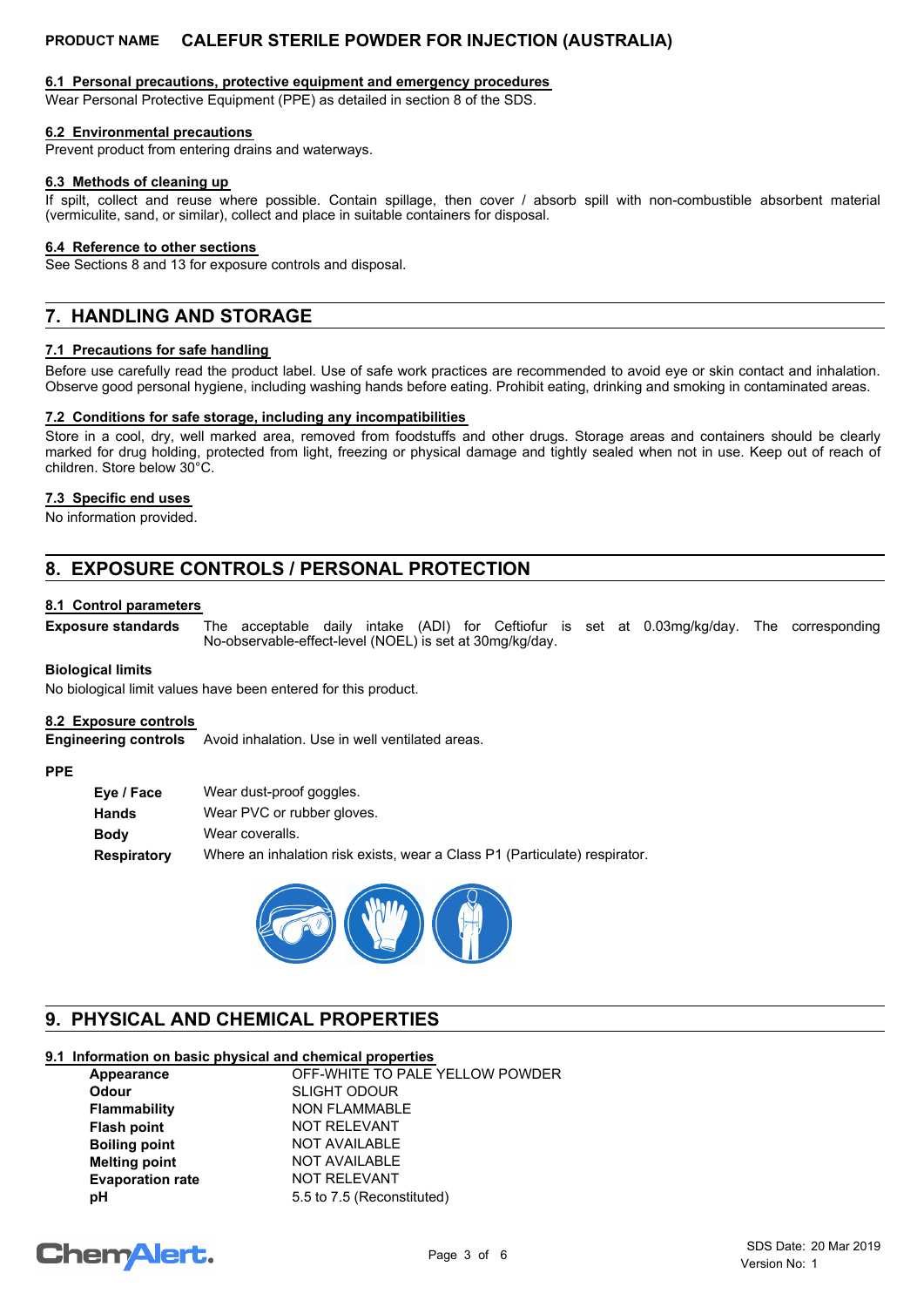### **9.1 Information on basic physical and chemical properties**

| <b>Vapour density</b>            | <b>NOT RELEVANT</b>  |
|----------------------------------|----------------------|
| <b>Specific gravity</b>          | <b>NOT AVAILABLE</b> |
| Solubility (water)               | <b>SOLUBLE</b>       |
| Vapour pressure                  | <b>NOT AVAILABLE</b> |
| <b>Upper explosion limit</b>     | NOT REI EVANT        |
| Lower explosion limit            | <b>NOT RELEVANT</b>  |
| <b>Partition coefficient</b>     | NOT AVAILABLE        |
| <b>Autoignition temperature</b>  | <b>NOT AVAILABLE</b> |
| <b>Decomposition temperature</b> | NOT AVAILABLE        |
| <b>Viscosity</b>                 | NOT REI EVANT        |
| <b>Explosive properties</b>      | NOT AVAILABLE        |
| <b>Oxidising properties</b>      | <b>NOT AVAILABLE</b> |
| Odour threshold                  | <b>NOT AVAILABLE</b> |

# **10. STABILITY AND REACTIVITY**

### **10.1 Reactivity**

Carefully review all information provided in sections 10.2 to 10.6.

### **10.2 Chemical stability**

Stable under recommended conditions of storage.

### **10.3 Possibility of hazardous reactions**

Polymerization will not occur.

### **10.4 Conditions to avoid**

Avoid heat, sparks, open flames and other ignition sources.

### **10.5 Incompatible materials**

Incompatible with oxidising agents (e.g. hypochlorites), acids (e.g. nitric acid), alkalis (e.g. sodium hydroxide) and water.

### **10.6 Hazardous decomposition products**

May evolve carbon oxides, nitrogen oxides, sulphur oxides, sodium compounds, hydrogen cyanide gas and hydrocarbons when heated to decomposition.

# **11. TOXICOLOGICAL INFORMATION**

### **11.1 Information on toxicological effects**

| Acute toxicity              | This product is used in veterinary applications. Use safe work practices to avoid eye contact, prolonged skin<br>contact and ingestion. Refer to medical doctor/specialist for advice regarding adverse side effects. |  |  |
|-----------------------------|-----------------------------------------------------------------------------------------------------------------------------------------------------------------------------------------------------------------------|--|--|
| Skin                        | Contact may result in irritation, rash and dermatitis. Accidental injection into the skin (needle stick injury) may<br>result in a local injection site reaction.                                                     |  |  |
| Eye                         | Contact may result in irritation, lacrimation and redness.                                                                                                                                                            |  |  |
| Sensitisation               | May cause an allergic skin reaction. Insufficient data for classification as a respiratory sensitiser.                                                                                                                |  |  |
| Mutagenicity                | Not classified as a mutagen.                                                                                                                                                                                          |  |  |
| Carcinogenicity             | Not classified as a carcinogen.                                                                                                                                                                                       |  |  |
| Reproductive                | Not classified as a reproductive toxin.                                                                                                                                                                               |  |  |
| STOT - single<br>exposure   | Over exposure may result in irritation of the nose and throat, with coughing.                                                                                                                                         |  |  |
| STOT - repeated<br>exposure | May cause damage to organs (blood) through prolonged or repeated exposure if swallowed.                                                                                                                               |  |  |
| Aspiration                  | Not classified as causing aspiration.                                                                                                                                                                                 |  |  |

# **12. ECOLOGICAL INFORMATION**

**12.1 Toxicity** No information provided.

# **ChemAlert.**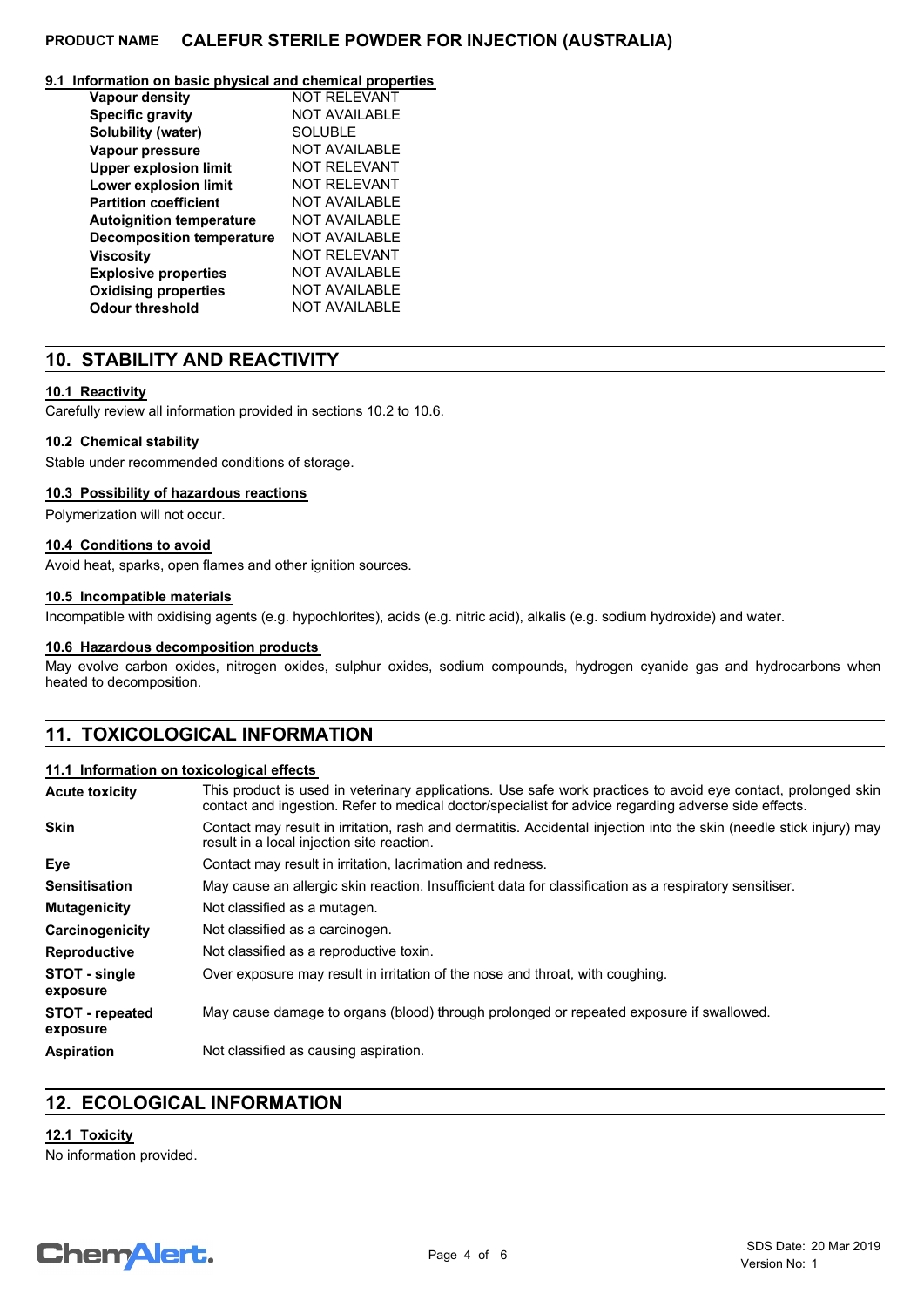### **12.2 Persistence and degradability**

No information provided.

### **12.3 Bioaccumulative potential**

No information provided.

### **12.4 Mobility in soil**

No information provided.

### **12.5 Other adverse effects**

No information provided.

# **13. DISPOSAL CONSIDERATIONS**

### **13.1 Waste treatment methods**

**Waste disposal**

Return to manufacturer/supplier where possible. For small amounts, bury in approved landfill site. Contact the manufacturer/supplier for additional information (if required).

Legislation **Dispose of in accordance with relevant local legislation.** 

# **14. TRANSPORT INFORMATION**

### **NOT CLASSIFIED AS A DANGEROUS GOOD BY THE CRITERIA OF THE ADG CODE, IMDG OR IATA**

|                                     | <b>LAND TRANSPORT (ADG)</b> | <b>SEA TRANSPORT (IMDG / IMO)</b> | AIR TRANSPORT (IATA / ICAO) |
|-------------------------------------|-----------------------------|-----------------------------------|-----------------------------|
| 14.1 UN Number                      | None allocated.             | None allocated.                   | None allocated.             |
| 14.2 Proper<br><b>Shipping Name</b> | None allocated.             | None allocated.                   | None allocated.             |
| 14.3 Transport<br>hazard class      | None allocated.             | None allocated.                   | None allocated.             |
| 14.4 Packing Group                  | None allocated.             | None allocated.                   | None allocated.             |

### **14.5 Environmental hazards**

Not a Marine Pollutant

### **14.6 Special precautions for user**

**Hazchem code** None allocated.

# **15. REGULATORY INFORMATION**

### **15.1 Safety, health and environmental regulations/legislation specific for the substance or mixture**

Classified as a Schedule 4 (S4) Standard for the Uniform Scheduling of Medicines and Poisons (SUSMP). **Poison schedule** Safework Australia criteria is based on the Globally Harmonised System (GHS) of Classification and Labelling of Chemicals. **Classifications APVMA Numbers** 62682

#### **AUSTRALIA: AICS (Australian Inventory of Chemical Substances)** All components are listed on AICS, or are exempt. **Inventory listings**

# **16. OTHER INFORMATION**

| <b>Additional information</b> | PERSONAL PROTECTIVE EQUIPMENT GUIDELINES:                                                            |
|-------------------------------|------------------------------------------------------------------------------------------------------|
|                               | The recommendation for protective equipment contained within this report is provided as a quide      |
|                               | only. Factors such as form of product, method of application, working environment, quantity used,    |
|                               | product concentration and the availability of engineering controls should be considered before final |
|                               | selection of personal protective equipment is made.                                                  |